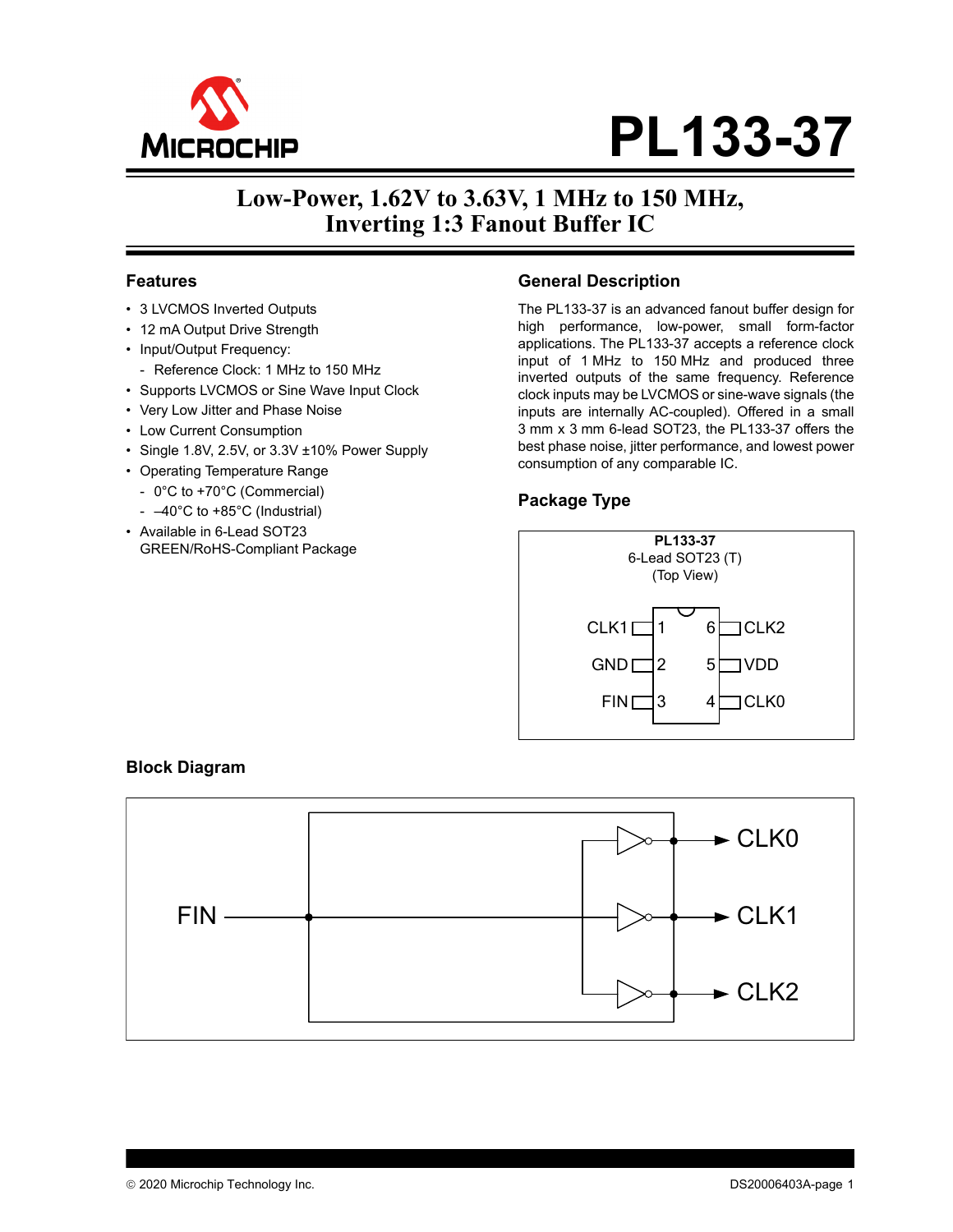# **1.0 ELECTRICAL CHARACTERISTICS**

## **Absolute Maximum Ratings †**

**† Notice:** Stresses above those listed under "Absolute Maximum Ratings" may cause permanent damage to the device. This is a stress rating only and functional operation of the device at those or any other conditions above those indicated in the operational sections of this specification is not intended. Exposure to maximum rating conditions for extended periods may affect device reliability.

**Note 1:** Operating temperature is guaranteed by design. Parts are tested to commercial grade only.

## **AC SPECIFICATIONS**

| <b>Parameter</b>       | <b>Symbol</b>     | Min. | Typ.           | Max.            | <b>Units</b>    | <b>Conditions</b>                                                      |  |
|------------------------|-------------------|------|----------------|-----------------|-----------------|------------------------------------------------------------------------|--|
| Input Frequency        | $f_{\mathsf{IN}}$ |      |                | 150             | MHz             | 2.5V and 3.3V operation                                                |  |
|                        |                   |      |                | 100             | <b>MHz</b>      | 1.8V operation                                                         |  |
|                        | $f_{\text{IN}}$   | 0.8  |                | V <sub>DD</sub> | $V_{PP}$        | Internally AC-coupled, ≤150 MHz,<br>$V_{DD}$ = 2.5V and 3.3V           |  |
| Input Signal Amplitude |                   | 0.5  |                | V <sub>DD</sub> | V <sub>PP</sub> | Internally AC-coupled, ≤100 MHz,<br>All $V_{DD}$ s                     |  |
|                        |                   | 0.1  |                | V <sub>DD</sub> | $V_{PP}$        | Internally AC-coupled, 3.3V<br>≤50 MHz, 2.5V ≤40 MHz, 1.8V<br>≤15 MHz, |  |
| Output Enable Time     | $t_{EN}$          |      |                | 10              | ns              | OE function, $T_A$ = +25°C, 15 pF<br>load                              |  |
| Output Rise Time       | $t_{r}$           |      | $\overline{2}$ | 3               | ns              | 15 pF load, 10/90% V <sub>DD</sub> , 3.3V                              |  |
| Output Fall Time       | t <sub>f</sub>    |      | 2              | 3               | ns              | 15 pF load, 10/90% V <sub>DD</sub> , 3.3V                              |  |
| Duty Cycle             |                   | 45   | 50             | 55              | $\%$            | Input duty cycle is 50%                                                |  |
| Output-to-Output Skew  | t <sub>oosk</sub> |      |                | 250             | ps              | All outputs equally loaded                                             |  |

# **DC SPECIFICATIONS**

| <b>Parameter</b>          | Symbol          | Min. | Typ. | Max. | <b>Units</b> | <b>Conditions</b>                                                        |
|---------------------------|-----------------|------|------|------|--------------|--------------------------------------------------------------------------|
|                           | סםי             |      | 1.2  |      | mA           | $V_{DD}$ = 3.3V, 25 MHz, no load                                         |
| Supply Current, Dynamic   |                 |      | 0.9  |      | mA           | $V_{DD}$ = 2.5V, 25 MHz, no load                                         |
|                           |                 |      | 0.6  |      | mA           | $V_{DD}$ = 1.8V, 25 MHz, no load                                         |
| Supply Current, Standby   | <b>I</b> DD SB  |      | 0.3  |      | mA           | OE pin pulled low, $V_{DD} = 3.3V$                                       |
| <b>Operating Voltage</b>  | V <sub>DD</sub> | 1.62 |      | 3.63 | V            |                                                                          |
| <b>Output Low Voltage</b> | $V_{OL}$        |      |      | 0.4  | V            | $I_{OL}$ = 12 mA, $V_{DD}$ = 3.3V                                        |
| Output High Voltage       | V <sub>OH</sub> | 2.4  |      |      | V            | $I_{\text{OI}} = -12 \text{ mA}$ , $V_{\text{DD}} = 3.3 \text{ V}$       |
| <b>Output Current</b>     | <b>IOSD</b>     | 12   |      |      | ma           | $V_{\text{OI}} = 0.4V$ , $V_{\text{OH}} = 2.4V$ , $V_{\text{DD}} = 3.3V$ |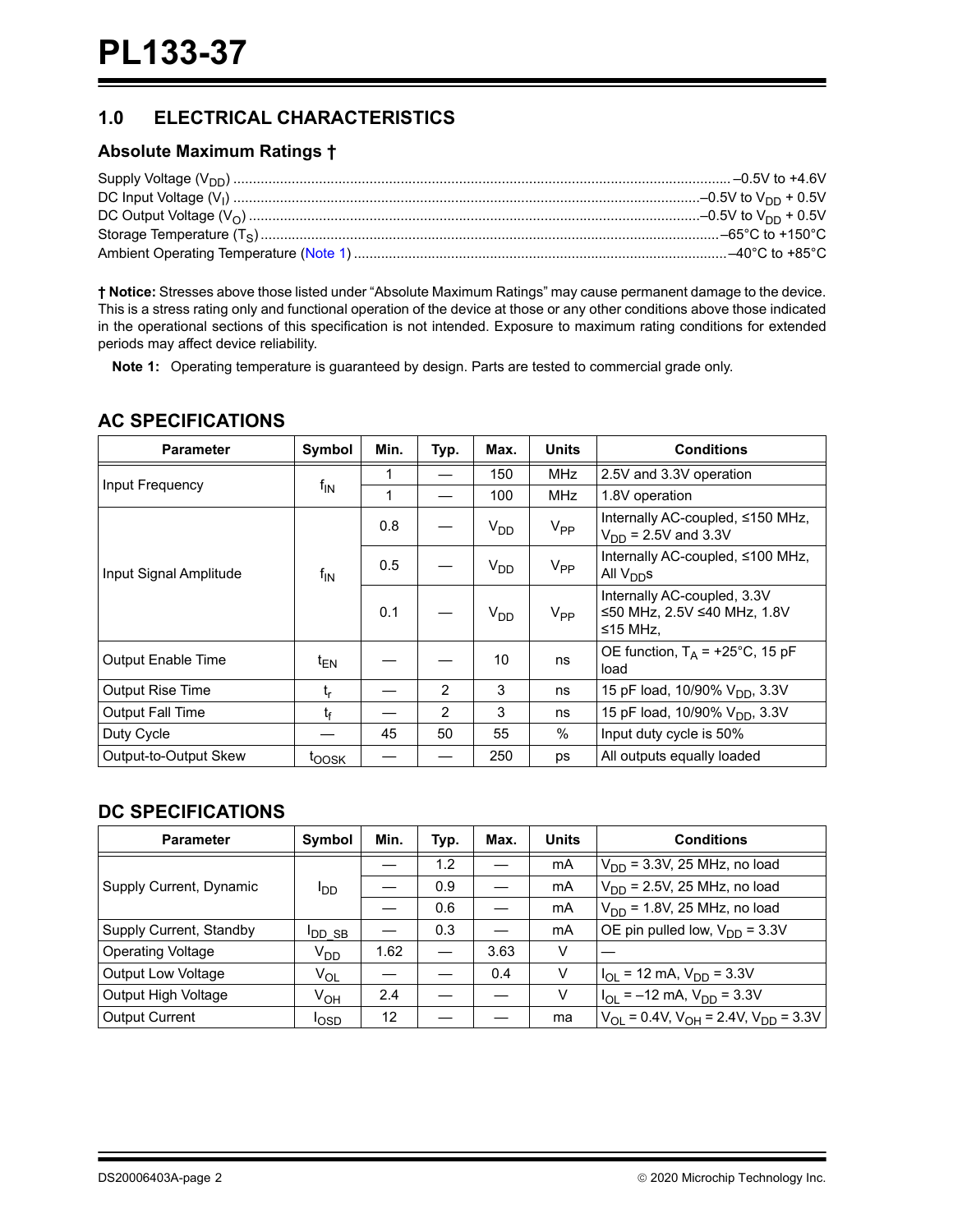# **NOISE CHARACTERISTICS**

| <b>Parameter</b>      | Symbol        | Min. | Typ. | Max. | Units | <b>Conditions</b>                                                        |
|-----------------------|---------------|------|------|------|-------|--------------------------------------------------------------------------|
| Additive Phase Jitter | <b>LITTER</b> |      | 70   |      | fs    | $V_{DD}$ = 3.3V, Frequency = 26 MHz,<br>Offset = $12$ kHz $\sim$ 5 MHz   |
|                       |               |      | 80   |      | ts    | $V_{DD}$ = 3.3V, Frequency = 100 MHz,<br>Offset = $12$ kHz $\sim$ 20 MHz |



*FIGURE 1-1: PL133-37 Additive Phase Jitter.*

When a buffer is used to pass a signal, the buffer adds a little bit of its own noise. The phase noise on the output of the buffer will be a little bit more than the phase noise in the input signal. To quantify the noise addition in the buffer, we compare the phase jitter numbers from the input and the output. The difference is called Additive Phase Jitter. The formula for additive phase jitter is as follows:

## **EQUATION 1-1:**

Additive Phase Jitter =  $\sqrt{\text{Output Phase Jitter}^2 - \text{Input Phase Jitter}^2}$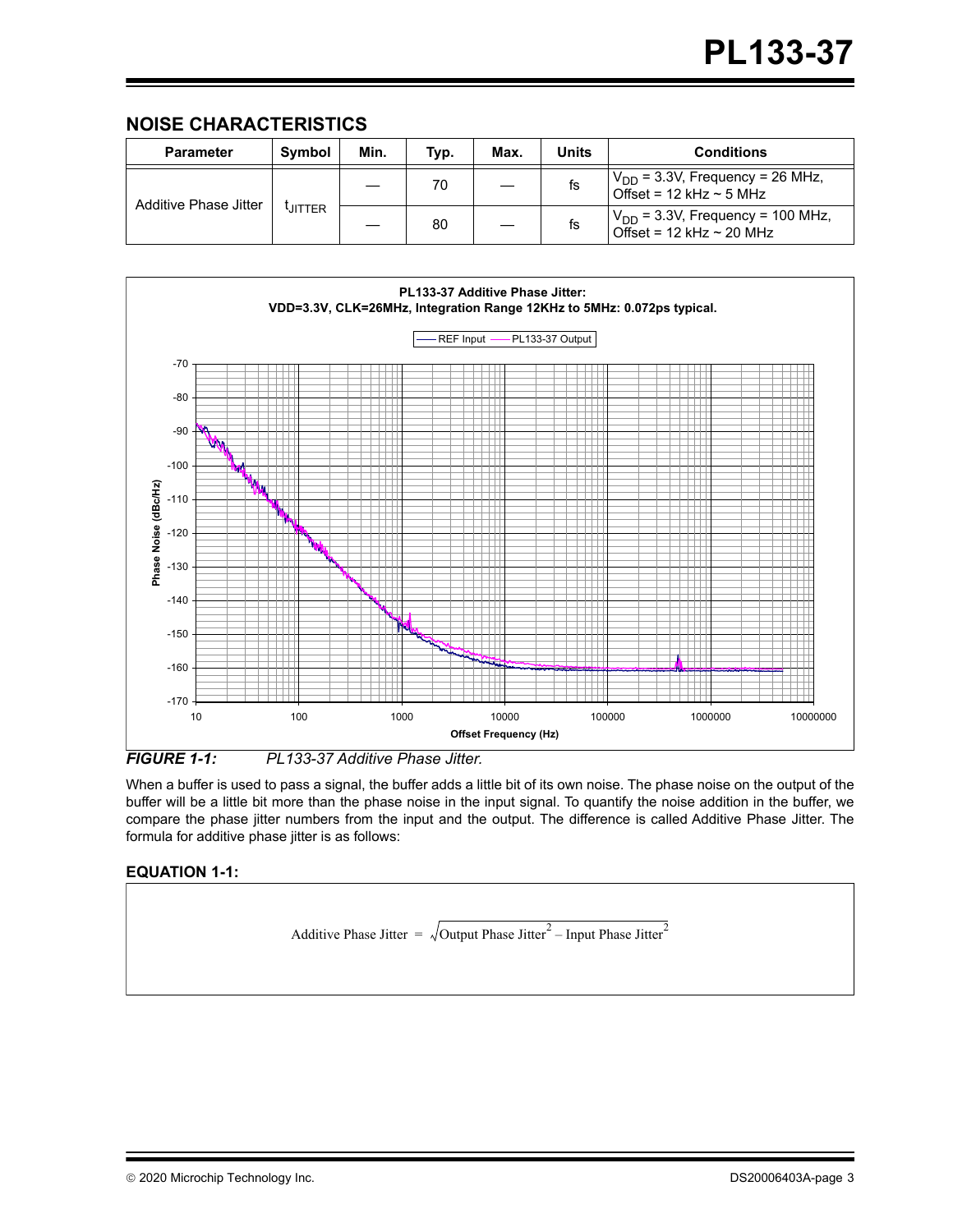# **2.0 PIN DESCRIPTION**

The descriptions of the pins are listed in Table 2-1.

| <b>Pin Number</b> | <b>Pin Name</b>  | Pin Type | <b>Description</b>       |
|-------------------|------------------|----------|--------------------------|
|                   | CLK <sub>1</sub> |          | Output clock (inverted). |
|                   | <b>GND</b>       | P        | Ground connection.       |
| 3                 | <b>FIN</b>       |          | Reference clock input.   |
|                   | CLK <sub>0</sub> |          | Output clock (inverted). |
| 5                 | VDD              | P        | Power supply.            |
| 6                 | CLK <sub>2</sub> |          | Output clock (inverted). |

#### **TABLE 2-1: PIN FUNCTION TABLE**

# **LAYOUT RECOMMENDATIONS**

The following guidelines are to assist you with a performance-optimized PCB design.

#### **Signal Integrity and Termination Considerations**

- Keep traces short.
- Trace = Inductor. With a capacitive load, this equals ringing.
- Long trace = Transmission line. Without proper termination, this will cause reflections that look like ringing.
- Design long traces as striplines or microstrips with defined impedance.
- Match trace at one side to avoid reflections bouncing back and forth.

#### **Decoupling and Power Supply Considerations**

- Place decoupling capacitors as close as possible to the VDD pin to limit noise from the power supply.
- Multiple VDD pins should be decoupled separately for best performance.
- The addition of a ferrite bead in series with VDD can help prevent noise from other board sources.
- The value of the decoupling capacitor is frequency dependent. The typical value to use is 0.1 µF.



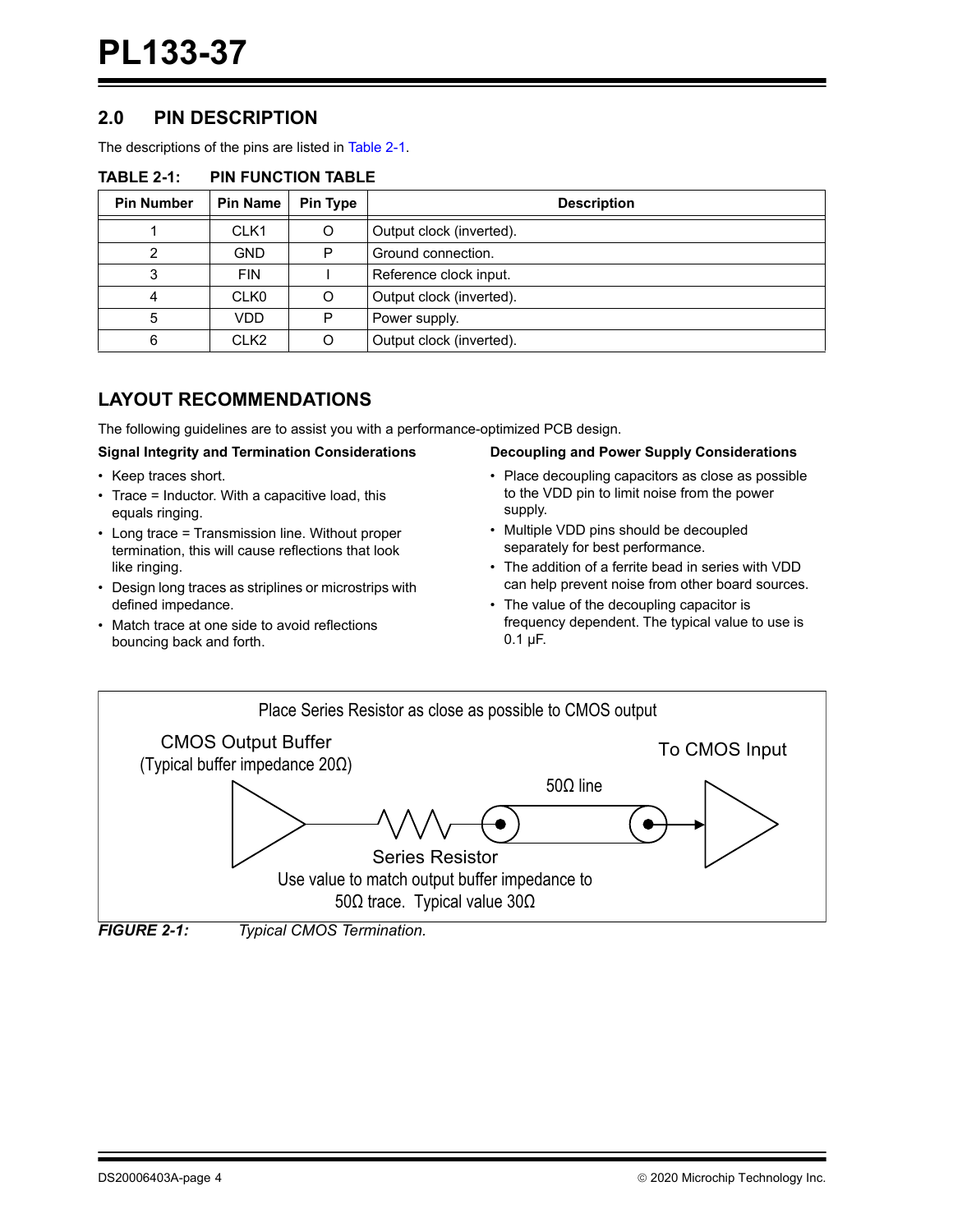# **3.0 PACKAGING INFORMATION**

# **3.1 Package Marking Information**



Note: Industrial temperature versions of this part contain a capital letter "I" after the alphanumerical traceability code.

| Legend: | XX…X<br>Y<br>YY.<br><b>WW</b><br><b>NNN</b><br>(e3) | Product code<br>Year code (last digit of calendar year)<br>Year code (last 2 digits of calendar year)<br>Week code (week of January 1 is week '01')<br>Alphanumeric traceability code<br>Pb-free JEDEC <sup>®</sup> designator for Matte Tin (Sn)<br>This package is Pb-free. The Pb-free JEDEC designator (<br>can be found on the outer packaging for this package.<br>e3)<br>•, ▲, ▼ Pin one index is identified by a dot, delta up, or delta down (triangle |
|---------|-----------------------------------------------------|-----------------------------------------------------------------------------------------------------------------------------------------------------------------------------------------------------------------------------------------------------------------------------------------------------------------------------------------------------------------------------------------------------------------------------------------------------------------|
| Note:   | mark).                                              | In the event the full Microchip part number cannot be marked on one line, it will<br>be carried over to the next line, thus limiting the number of available                                                                                                                                                                                                                                                                                                    |
|         | the corporate logo.                                 | characters for customer-specific information. Package may or may not include<br>Underbar () and/or Overbar (") symbol may not be to scale.                                                                                                                                                                                                                                                                                                                      |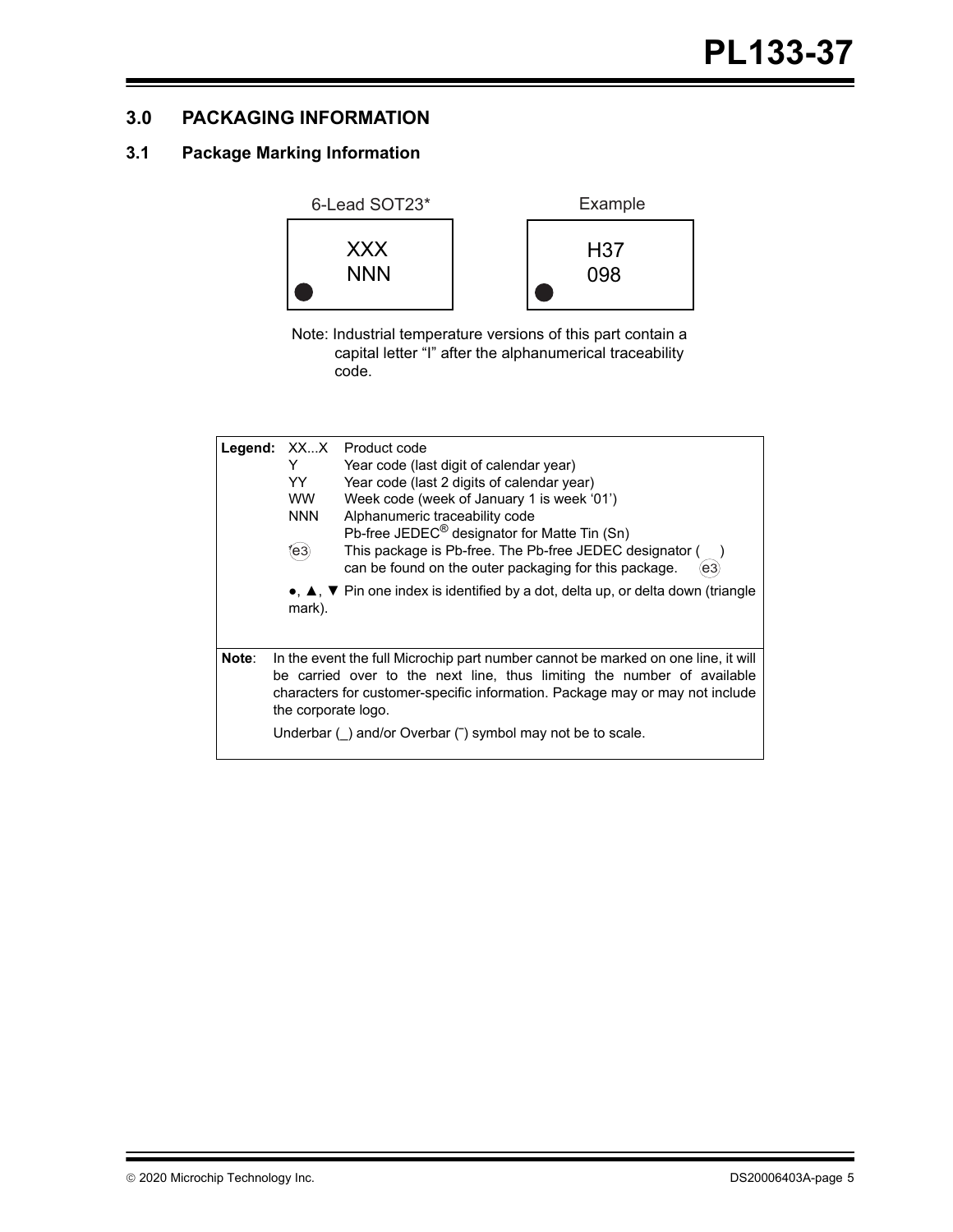## **6-Lead SOT23 Package Outline and Recommended Land Pattern**

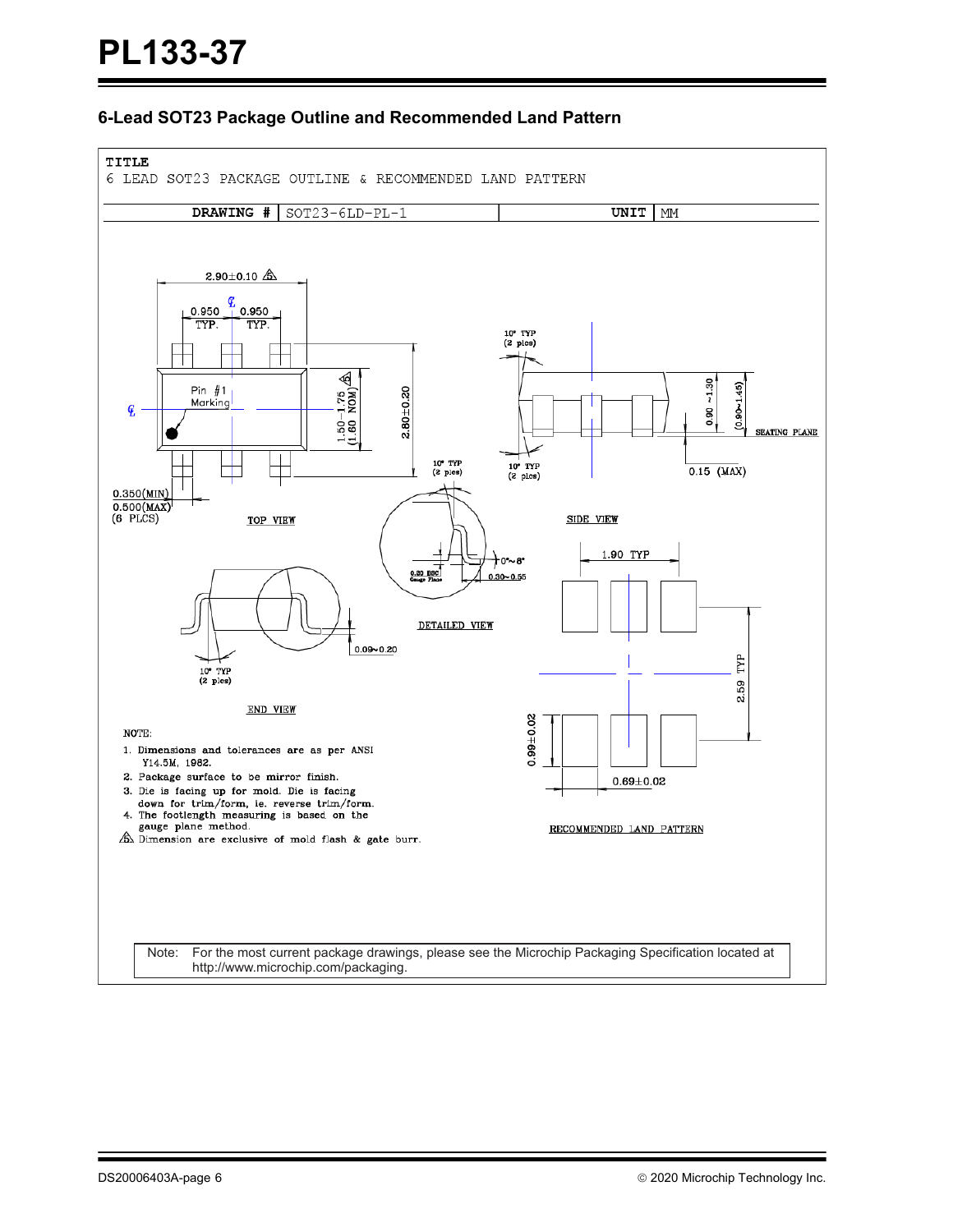# **APPENDIX A: REVISION HISTORY**

# **Revision A (September 2020)**

- Converted Micrel document PL133-37 to Microchip data sheet template DS20006403A.
- Minor grammatical text changes throughout.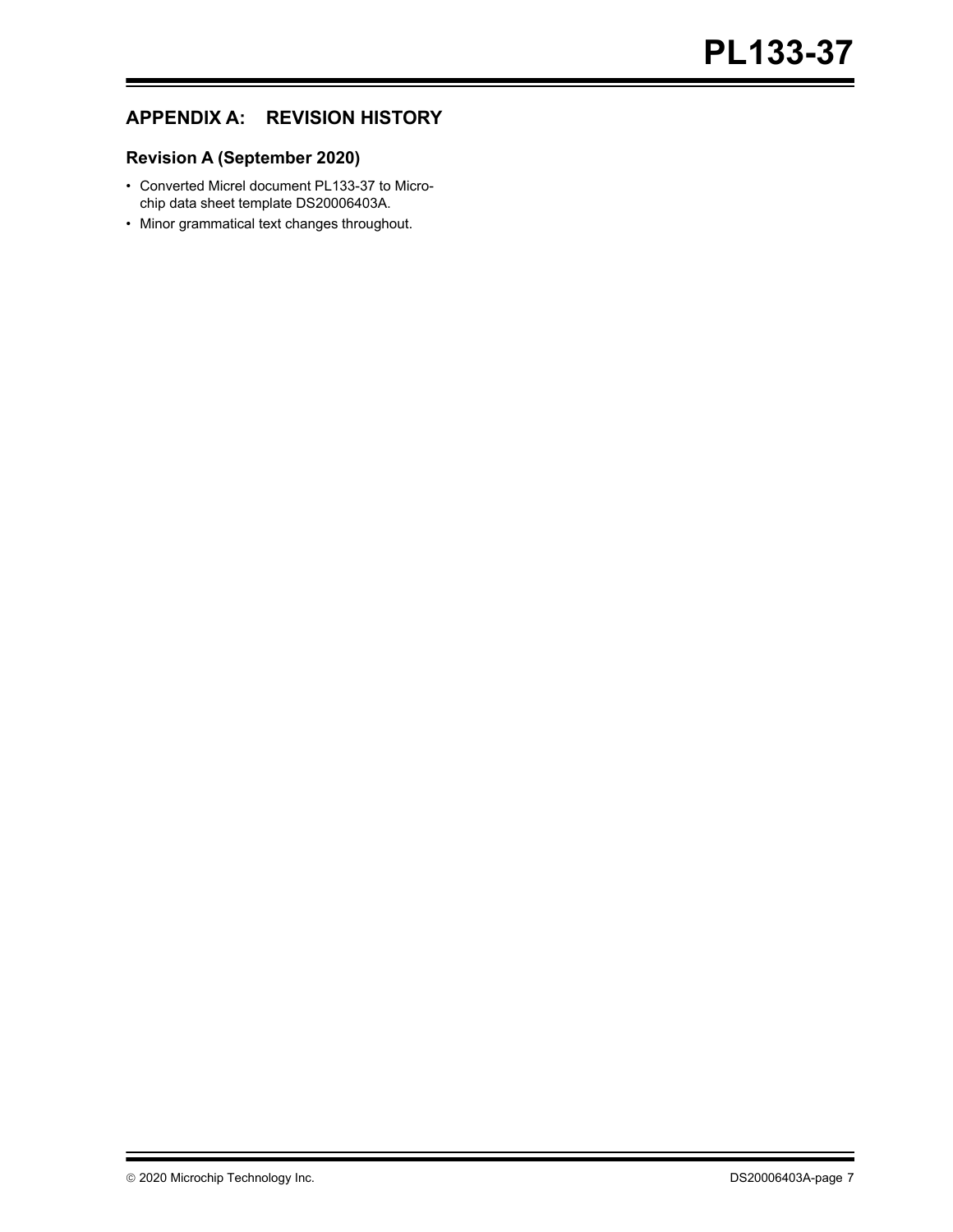**NOTES:**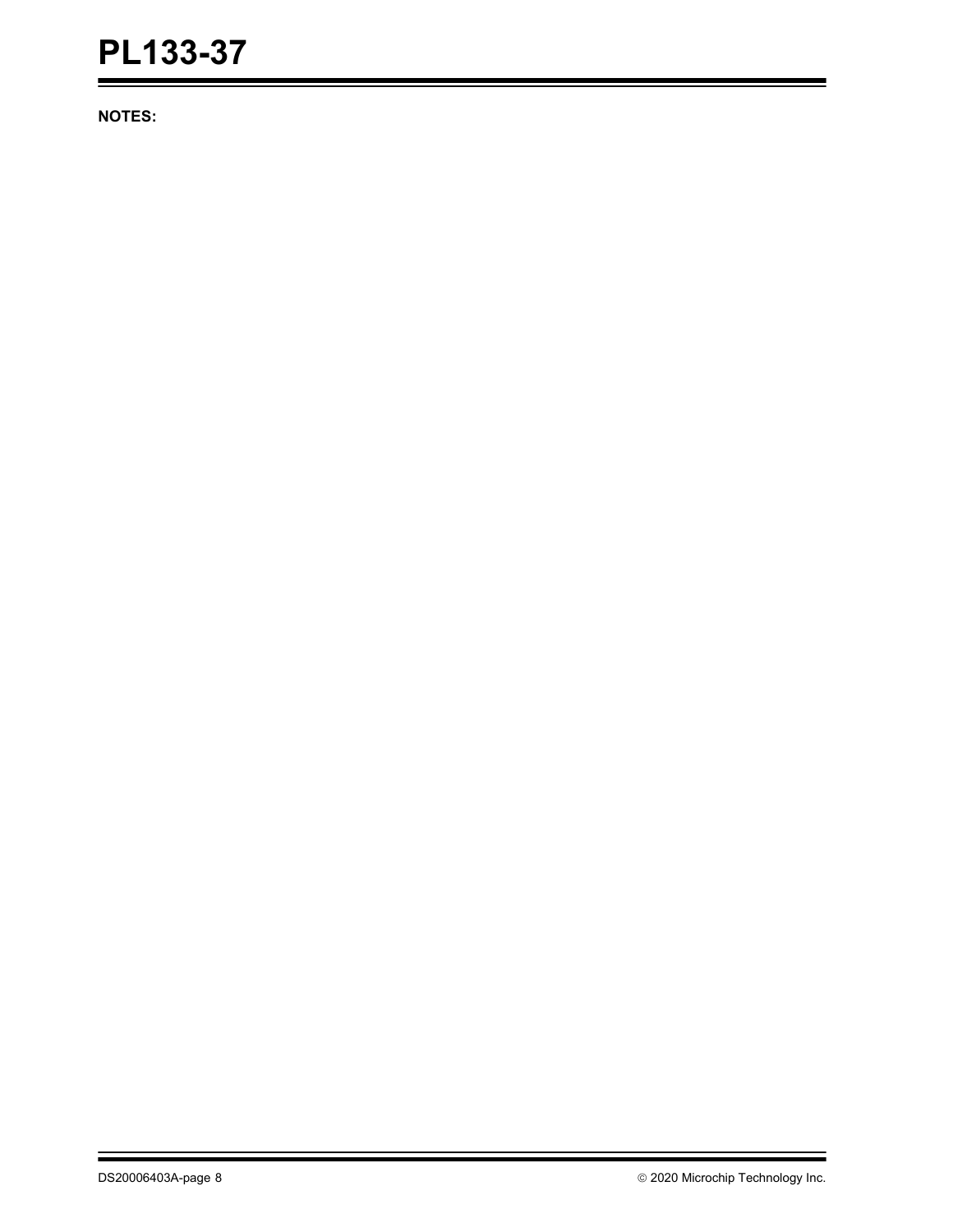# **PRODUCT IDENTIFICATION SYSTEM**

To order or obtain information, e.g., on pricing or delivery, contact your local Microchip representative or sales office.

|                           |                                   |                                                                                | Examples:                  |                |  |                                                                                                                                                                                                                                                                                     |
|---------------------------|-----------------------------------|--------------------------------------------------------------------------------|----------------------------|----------------|--|-------------------------------------------------------------------------------------------------------------------------------------------------------------------------------------------------------------------------------------------------------------------------------------|
| PART NO.<br>Device        | X<br>Package                      | <u>x</u><br>Temperature<br>Range                                               | <u>-х</u><br>Media<br>Type | a) PL133-37TC: |  | PL133-37, 6-Lead SOT23,<br>0°C to +70°C Temperature Range,<br>20/Bag                                                                                                                                                                                                                |
| Device:                   | PL133-37:                         | Low-Power, 1.62V to 3.63V, 1 MHz to<br>150 MHz, Inverting 1:3 Fanout Buffer IC |                            |                |  | b) PL133-37TC-R: PL133-37, 6-Lead SOT23,<br>0°C to +70°C Temperature Range,<br>3.000/Reel                                                                                                                                                                                           |
| Package:                  |                                   | 6-Lead 3 mm x 3 mm SOT23                                                       |                            | c) PL133-37TI: |  | PL133-37, 6-Lead SOT23,<br>$-40^{\circ}$ C to +85 $^{\circ}$ C Temperature Range,<br>20/Bag                                                                                                                                                                                         |
| <b>Temperature Range:</b> | C<br>$=$                          | $0^{\circ}$ C to +70 $^{\circ}$ C<br>$-40^{\circ}$ C to +85 $^{\circ}$ C       |                            |                |  | d) PL133-37TI-R: PL133-37, 6-Lead SOT23,<br>$-40^{\circ}$ C to +85 $^{\circ}$ C Temperature Range,<br>3.000/Reel                                                                                                                                                                    |
| Media Type:               | 20/Bag<br>$(blank) =$<br>R<br>$=$ | 3.000/Reel                                                                     |                            | Note 1:        |  | Tape and Reel identifier only appears in the<br>catalog part number description. This identifier is<br>used for ordering purposes and is not printed on<br>the device package. Check with your Microchip<br>Sales Office for package availability with the<br>Tape and Reel option. |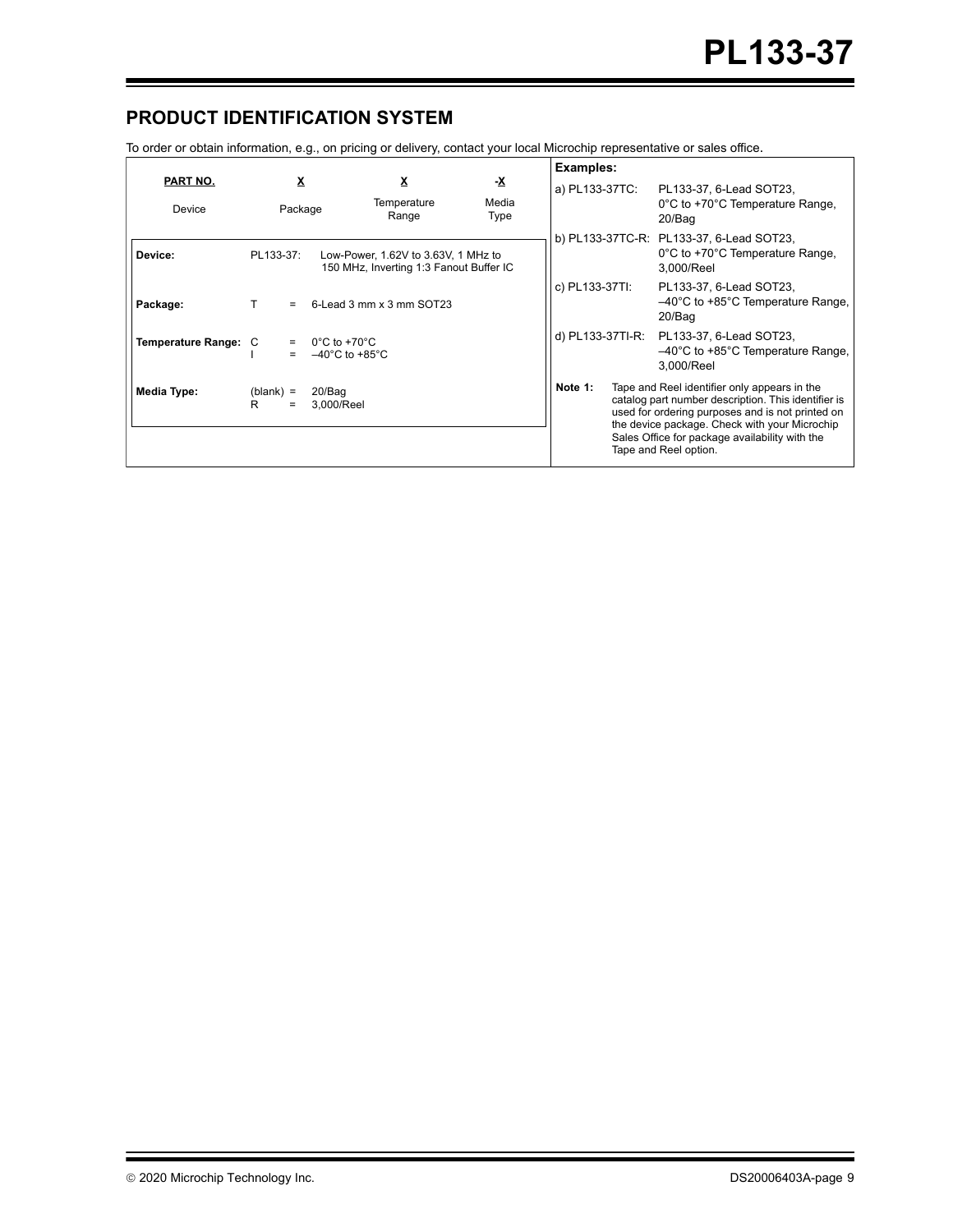**NOTES:**